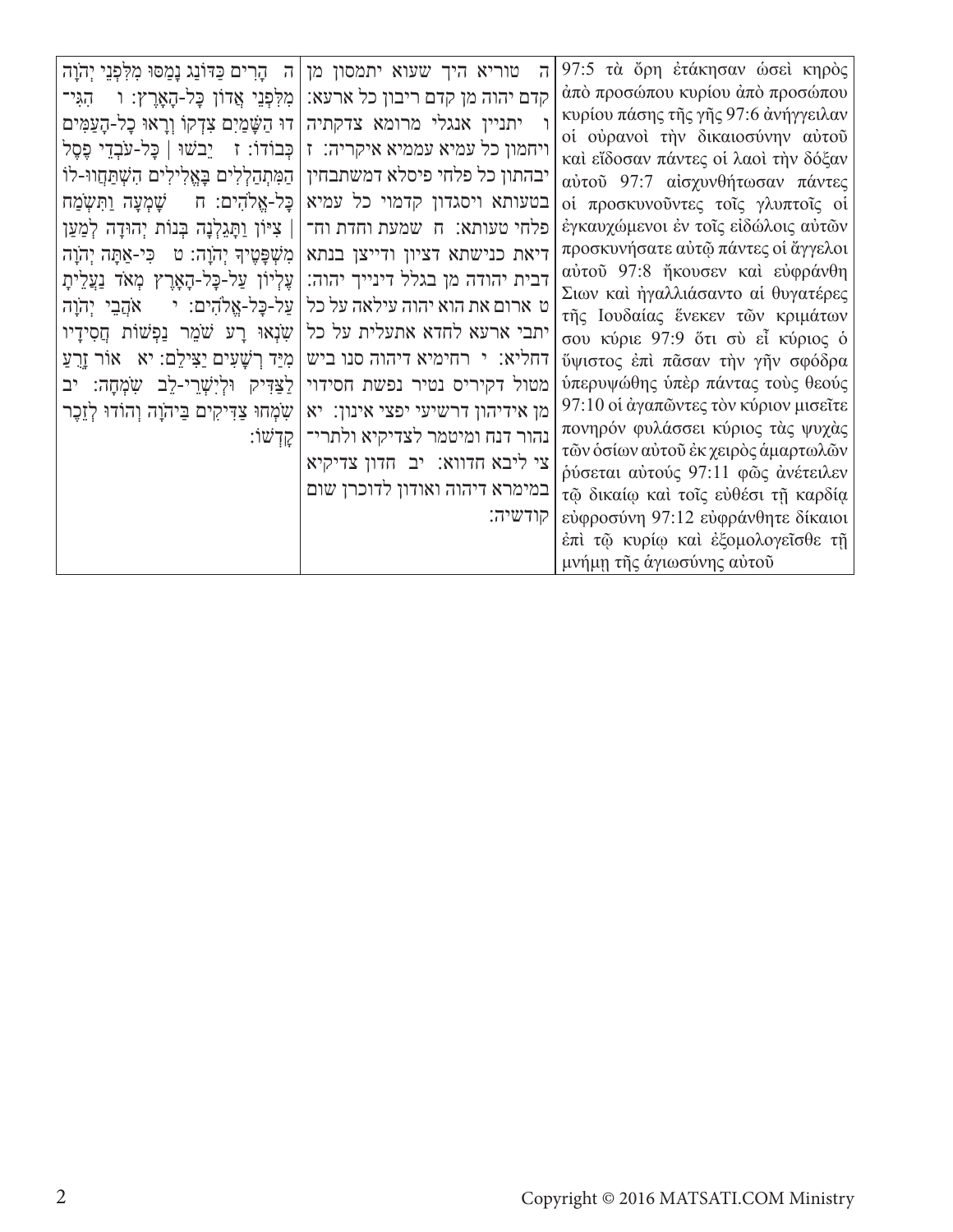— ספר תהילים צז | 97 Psalms / Tehillim—

| – ספר תהילים צז   / Psaims 9 – ספר תהילים צז |                                            |                                      |  |  |  |  |
|----------------------------------------------|--------------------------------------------|--------------------------------------|--|--|--|--|
| <b>Tehillim / Psalms 96</b>                  | <b>Toviyah / Psalms 96</b>                 | <b>Psalmoi</b> / Psalms 96           |  |  |  |  |
| 97:1 The Lord reigns, let the earth          | 97:1 The Lord reigns, let the earth        | For David, when his land is estab-   |  |  |  |  |
| rejoice; Let the many islands be             | rejoice, let the many isles be glad.       | lished. 97:1 The Lord reigns, let    |  |  |  |  |
| glad. 97:2 Clouds and thick dark-            | 97:2 Clouds of glory and darkness          | the earth exult, let many islands    |  |  |  |  |
| ness surround Him; Righteous-                | are around him; righteousness and          | rejoice. 97:2 Cloud, and darkness    |  |  |  |  |
| ness and justice are the founda-             | justice are the place where his            | are round about him; righteous-      |  |  |  |  |
| tion of His throne. 97:3 Fire goes           | throne is set. 97:3 Fire will go be-       | ness and judgment are the estab-     |  |  |  |  |
| before Him And burns up His                  | fore him, and it burns around his          | lishment of his throne. 97:3 Fire    |  |  |  |  |
| adversaries round about. 97:4                | oppressors. 97:4 His lightnings il-        | shall go before him, and burn up     |  |  |  |  |
| His lightnings lit up the world;             | luminate the world; the earth saw          | his enemies round about. 97:4 His    |  |  |  |  |
| The earth saw and trembled. 97:5             | and trembled. 97:5 The mountains           | lightnings appeared to the world;    |  |  |  |  |
| The mountains melted like wax                | will melt like wax in the presence         | the earth saw, and trembled. 97:5    |  |  |  |  |
| at the presence of the Lord, At              | of the Lord, in the presence of the        | The mountains melted like wax        |  |  |  |  |
| the presence of the Lord of the              | master of all the earth. 97:6 The          | at the presence of the Lord, at the  |  |  |  |  |
| whole earth. 97:6 The heavens                | angels of the height will tell of his      | presence of the Lord of the whole    |  |  |  |  |
| declare His righteousness, And               | righteousness, and all the peoples         | earth. 97:6 The heavens have de-     |  |  |  |  |
| all the peoples have seen His glo-           | will see his glory. 97:7 All who           | clared his righteousness, and all    |  |  |  |  |
| ry. 97:7 Let all those be ashamed            | worship idols will be ashamed,             | the people have seen his glory.      |  |  |  |  |
| who serve graven images, Who                 | who pride themselves on a false            | 97:7 Let all that worship graven     |  |  |  |  |
| boast themselves of idols; Wor-              | god; and all the peoples who wor-          | images be ashamed, who boast         |  |  |  |  |
| ship Him, all you gods. 97:8 Zion            | ship a false god will bow down in          | of their idols; worship him, all ye  |  |  |  |  |
| heard this and was glad, And the             | his presence. 97:8 The assembly            | his angels. 97:8 Sion heard and      |  |  |  |  |
| daughters of Judah have rejoiced             | of Zion has heard and rejoiced,            | rejoiced; and the daughters of Ju-   |  |  |  |  |
| Because of Your judgments, O                 | and the daughters of the house of          | dea exulted, because of thy judg-    |  |  |  |  |
| Lord. 97:9 For You are the Lord              | Judah exult, because of your judg-         | ments, O Lord. 97:9 For thou art     |  |  |  |  |
| Most High over all the earth; You            | ments, O Lord. 97:9 For you are            | Lord most high over all the earth;   |  |  |  |  |
| are exalted far above all gods.              | the Lord, the supreme one over all         | thou art greatly exalted above all   |  |  |  |  |
| 97:10 Hate evil, you who love the            | the inhabitants of the earth; you          | gods. 97:10 Ye that love the Lord,   |  |  |  |  |
| Lord, Who preserves the souls of             | are greatly exalted over all that          | hate evil; the Lord preserves the    |  |  |  |  |
| His godly ones; He delivers them             | is revered. $97:10 \text{ O}$ you who love | souls of his saints; he shall deliv- |  |  |  |  |
| from the hand of the wicked.                 | the Lord, hate evil, because the           | er them from the hand of sinners.    |  |  |  |  |
| 97:11 Light is sown like seed for            | Almighty protects the souls of his         | 97:11 Light is sprung up for the     |  |  |  |  |
| the righteous And gladness for the           | pious ones; from the hands of the          | righteous, and gladness for the      |  |  |  |  |
| upright in heart. 97:12 Be glad in           | wicked he will deliver them. 97:11         | upright in heart. 97:12 Rejoice in   |  |  |  |  |
| the Lord, you righteous ones, And            | Light has shone and is hidden for          | the Lord, ye righteous; and give     |  |  |  |  |
| give thanks to His holy name.                | the righteous, and joy for the up-         | thanks for a remembrance of his      |  |  |  |  |
| (NASB)                                       | right of heart. 97:12 Be glad, O           | holiness. (LXX)                      |  |  |  |  |
|                                              | righteous, in the word of the Lord,        |                                      |  |  |  |  |
|                                              | and give thanks at the mention of          |                                      |  |  |  |  |
|                                              | his holy name. (EMC)                       |                                      |  |  |  |  |

 In this week's study from *Tehillim / Psalms 96:1-13*, the Psalm opens saying, אָרץֶ הָ לֵתּגָ ךְלָ מָ והָֹהְי א :בּיםִ רַ יםִאיִּ מחוְּ ֹשְ ִי *97:1 The Lord reigns, let the earth rejoice; Let the many islands be glad. (NASB)* The psalmist calls upon the islands to rejoice before the Lord ascribing the anthropomorphic property of speech and movement. The word anthropomorphism comes from two Greek words, (i) anthropos (man) and (ii) morphe (form). Therefore, an anthropomorphism is when the Lord God appears to us or manifests Himself to us in human form or even attributes to Himself human characteristics. Onkelos, the author of the Targum Onkelos (Aramaic Translation of the Torah), often renders the name of the Lord using substitutions such as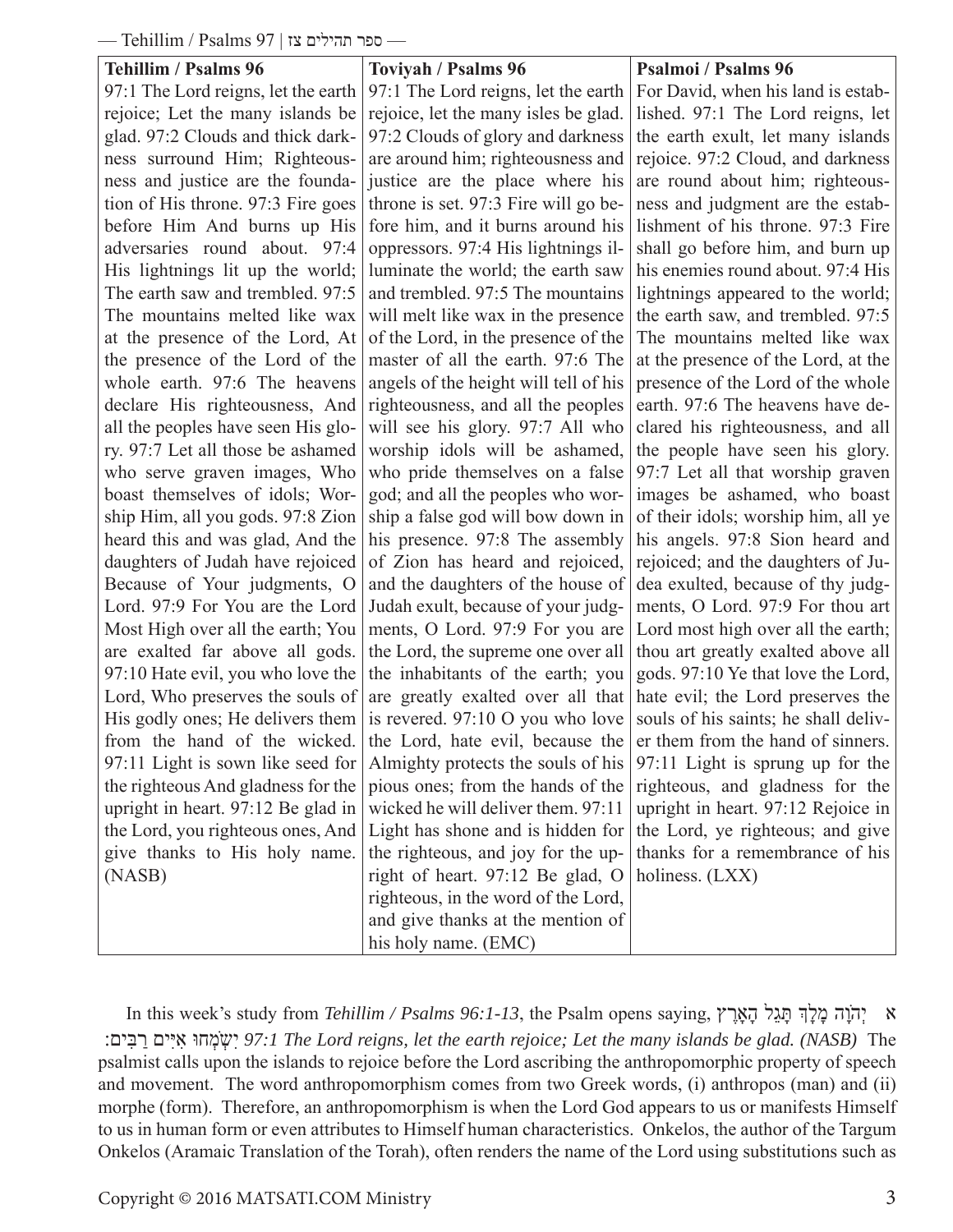*"the glory of the Lord," "the Word of the Lord,"* and *"the fear of the Lord."* Similarly, he translates *"He saw"* and *"He knew,"* referring to the Lord as *"it was revealed before Him,"* the phrase *"He went down"* is translated as *"He revealed Himself,"* and *"He heard"* becomes *"it was heard before Him,"* and other similar examples may be found in the Aramaic Translation of the Tanach. If the same verb is used in the Scriptures to describe an action of God and of man, Onkelos uses two different words in order to distinguish clearly between the Lord God in heaven and mankind (examples may be found in *Bereshit / Genesis 32:29, 40:8, Shemot / Exodus 14:31, etc*). In the Rabbinic literature, at times the rabbis also utilize anthropomorphic language in order to drive home a moral lesson. For example, the Lord God's *"descent"* onto the Mountain of Sinai is used to describe the following exhortation, *"Let a man always learn from his Creator, for here the Holy One blessed be He forsook all of the mountains and high hills and caused His presence to rest on the lowly Mt. Sinai"* (*Talmud Bavli Sotah 5a*). Similarly, on the third day after the circumcision of Abraham, the rabbis say, *"the Holy One blessed be He said to the ministering angels: Let us go down and visit the sick man."* The following are a few biblical examples on the use of anthropomorphisms.

# **Biblical examples**

- 1. Human actions: He changed His mind, relented, remembered, rested.
	- *Shemot / Exodus 32:14, "So the Lord changed His mind about the harm which He said He would do to His people."*
	- *2 Samuel 24:16, "When the angel stretched out his hand toward Jerusalem to destroy it, the Lord relented from the calamity, and said to the angel who destroyed the people, "It is enough! Now relax your hand!"*
	- *Bereshit / Gen. 9:16, "When the bow is in the cloud, then I will look upon it, to remember the everlasting covenant between God and every living creature of all flesh that is on the earth.*"
	- *Bereshit / Gen. 2:2, "And by the seventh day God completed His work which He had done; and He rested on the seventh day from all His work which He had done."*
- 2. Human emotions: sorrow, jealousy, pity, regret.
	- *Bereshit / Gen. 6:6, "And the Lord was sorry that He had made man on the earth, and He was grieved in His heart."*
	- *Shemot / Exodus 20:5, "You shall not worship them or serve them; for I, the Lord your God, am a jealous God, visiting the iniquity of the fathers on the children, on the third and the fourth generations of those who hate Me."*
	- *Judges 2:18, "...for the Lord was moved to pity by their groaning because of those who oppressed and afflicted them.*"
	- *1 Samuel 15:35, "And Samuel did not see Saul again until the day of his death; for Samuel grieved over Saul. And the Lord regretted that He had made Saul king over Israel."*
- 3. Human physique: hands, face, mouth, eyes, arm.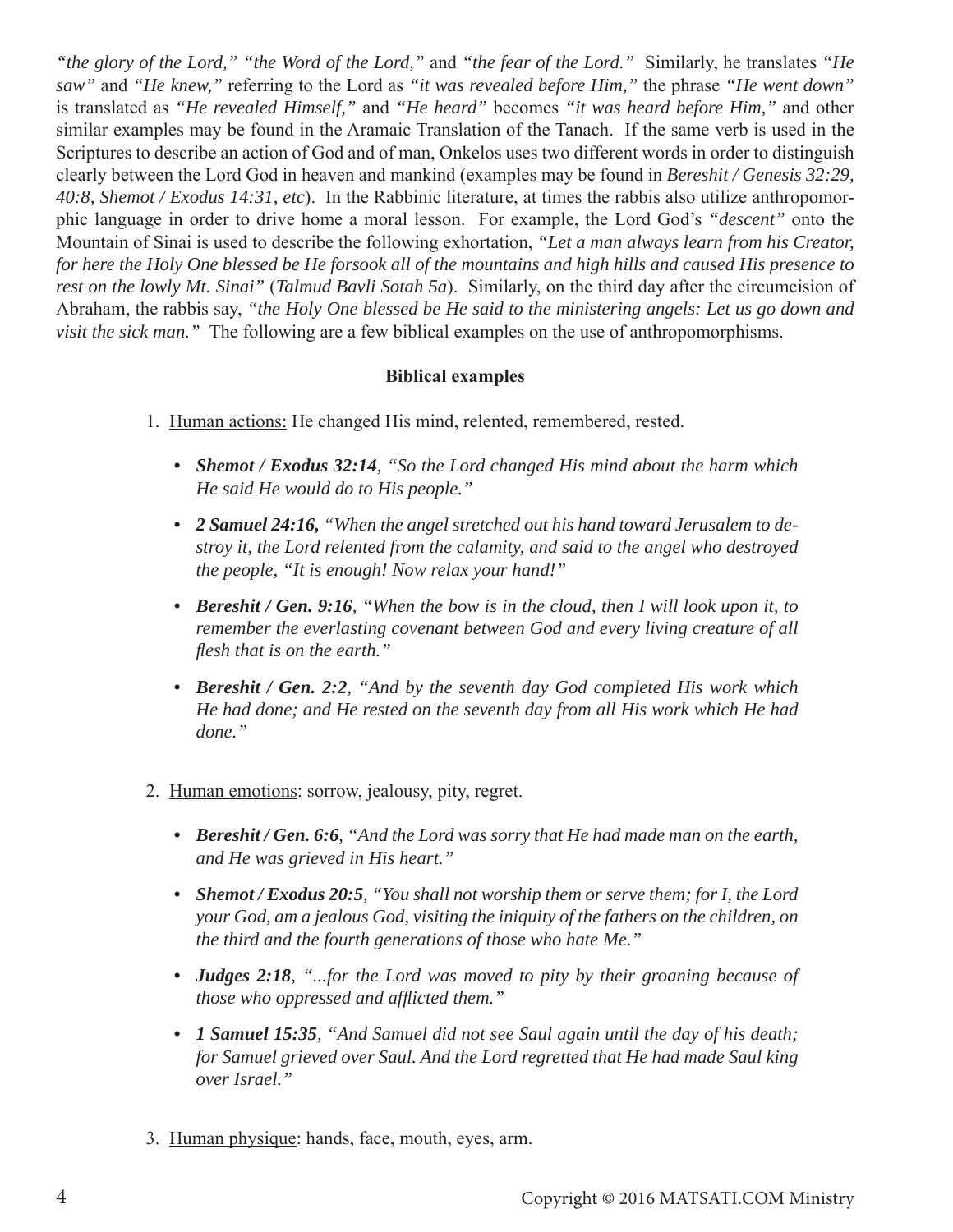— ספר תהילים צז | 97 Psalms / Tehillim—

- *Shemot / Exodus 7:5, "And the Egyptians shall know that I am the Lord, when I stretch out My hand on Egypt and bring out the sons of Israel from their midst."*
- *Bamidbar / Numbers 6:24, "The Lord make His face shine on you, and be gracious to you."*
- *Tehillim / Psalm 33:6, "By the word of the Lord the heavens were made, and by the breath of His mouth all their host."*
- *Tehillim / Psalm 34:15, "The eyes of the Lord are toward the righteous, and His ears are open to their cry."*
- *Tehillim / Psalm 89:10, "Thou Thyself didst crush Rahab like one who is slain; Thou didst scatter Thine enemies with Thy mighty arm."*

 The use of anthropomorphisms is not foreign to the bible. In the opening verse of *Tehillim / Psalms 97*, the author of the psalm speaks of the islands being glad before the Lord. The psalmist describes the majesty of God using anthropomorphisms for the islands to give praise to the Lord saying,לֵתּגָ ךְלָ מָ והָֹהְי א :בּיםִ רַ יםִאיִּ מחוְּ ֹשְ ִי אָרץֶ הָ *97:1 The Lord reigns, let the earth rejoice; Let the many islands be glad. (NASB)* The majesty, power, and glory of God is recognized of His creation, even the islands themselves give glory and rejoice before the Lord, unlike man who chooses to ignore and not give credit where credit is due, our maker. The psalmist's use of the anthropomorphism is to emphasize the difference between man and God's creation, and the stubbornness of man to acknowledge the Lord reigns and to rejoice because of who He is, merciful, patient, loving, and kind.

ב ַעֲנָן וַעֲרָפֶל סְבִיבָיו צֶדֶק וּמִשְׁפָּט מְכוֹן כִּסְאוֹ: ג ַאֵשׁ לְפָנָיו תֵּלֵךְ וּתְלַהֵט סָבִיב  *97:2* ָצָריו: ד ֵה ִאירוּ ְבָר ָקיו ֵתּ ֵבל ָרֲא ָתה ַו ָתּ ֵחל ָה ֶאָרץ: ה ָה ִרים ַכּדּוֹנַג נָ ַמסּוּ ִמ ִלּ ְפנֵי יְהָֹוה ִמ ִלּ ְפנֵי ֲאדוֹן ָכּל- ָה ֶאָרץ: *Clouds and thick darkness surround Him; Righteousness and justice are the foundation of His throne. 97:3 Fire goes before Him And burns up His adversaries round about. 97:4 His lightnings lit up the world; The*  earth saw and trembled. 97:5 The mountains melted like wax at the presence of the Lord, At the presence of *the Lord of the whole earth. (NASB)* Why do the Scriptures describe the Lord as having clouds and thick darkness surrounding the Lord? If the Lord is a God of light as referring to righteousness, holiness, and truth, why is He described as being shrouded in darkness? Maimonides describes the reason in the following way.

## *The Guide for the Perplexed, Part 3, 9:1*

*THE corporeal element in man is a large screen and partition that prevents him from perfectly perceiving abstract ideals: this would be the case even if the corporeal element were as pure and superior as the substance of the spheres; how much more must this be the case with our dark and opaque body. However great the exertion of our mind may be to comprehend the Divine Being or any of the ideals, we find a screen and partition between Him and ourselves. Thus the prophets frequently hint at the existence of a partition between God and us. They say He is concealed from us in vapors, in darkness, in mist, or in a thick cloud: or use similar figures to express that on account of our bodies we are unable to comprehend His essence. This is the meaning of the words, "Clouds and darkness are round about Him" (Ps. 97:2). The prophets tell us that the difficulty consists in the grossness of our substance: they do not imply, as might be gathered from the literal meaning of their words, that God is corporeal, and is invisible because He is surrounded by thick clouds, vapors, darkness, or mist. This figure is also expressed in the passage, "He made darkness His secret place" (Ps. 18:12). The object of God revealing Himself in thick clouds, darkness, vapors, and mist was to teach this lesson; for every prophetic vision contains some lesson by means of allegory; that mighty vision, therefore, though the greatest of all visions, and above all comparison,*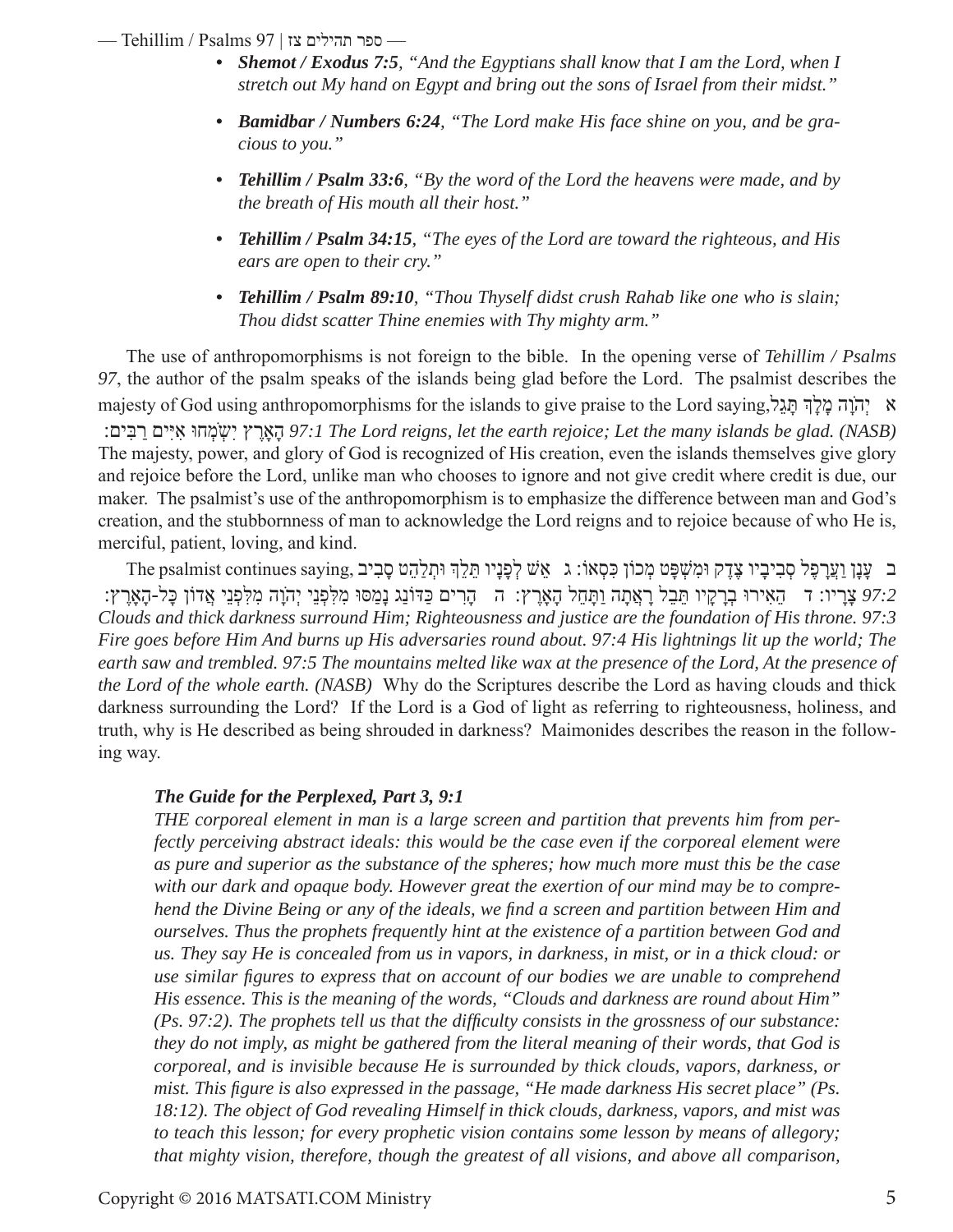*viz., His revelation in a thick cloud, did not take place without any purpose, it was intended to indicate that we cannot comprehend Him on account of the dark body that surrounds us. It does not surround God, because He is incorporeal. A tradition is current among our people that the day of the revelation on Mount Sinai was misty, cloudy, and a little rainy. Comp. "Lord, when thou went forth from Seir, when thou marchedst out of the field of Edom, the earth trembled, and the heavens dropped water" (Judges 5:4). The same idea is expressed by the words "darkness, clouds, and thick darkness" (Deut. 4:11). The phrase does not denote that darkness surrounds God, for with Him there is no darkness, but the great, strong, and permanent light, which, emanating from Him, illuminates all darkness, as is expressed by the prophetic simile, "And the earth shined with His glory" (Ezek. 43:2).*

Maimonides speaks of man not being able to understand because of his nature. He says we have a screen fixed in place due to sin which prevents us from seeing the corporeal element. The reason the Lord is described as residing in clouds and darkness is because our bodies are unable to comprehend Him. It is our bodies that are shrouded in darkness and it is difficult for us to pear through the darkness. The Lord God revealing Himself in thick clouds, darkness, vapors, and mist was to teach us a lesson, that the Lord manifesting himself did not occur for no particular reason, this was intended to show us that we are unable to comprehend Him on account of the darkness that is within us. Therefore, it is only by the mercy of God that we are able to see or hear anything in relation to His revelation. This is the point of the many references in the rabbinic literature of the Lord God our Father in heaven being the one who works in our lives, revealing Himself, drawing us near, and giving us the desire to live for him, and creating in us a new man. These same concepts may be found in the Apostolic Writings because they are rooted in the traditions passed on according to first century Judaism.

ג אֵשׁ לְפָנָיו תֵּלֵךְ וּתִלַּהֵט סָבִיב צָרָיו: ד ַהָאִירוּ בְרָקָיו תֵּבֵל רָאֲתָה וַתָּחֵל הָאָרֶץ: ה ַהָרים ,The psalm states  *round adversaries His up burns And Him before goes Fire 97:3* ַכּדּוֹנַג נָ ַמסּוּ ִמ ִלּ ְפנֵי יְהָֹוה ִמ ִלּ ְפנֵי ֲאדוֹן ָכּל- ָה ֶאָרץ: *about. 97:4 His lightnings lit up the world; The earth saw and trembled. 97:5 The mountains melted like wax at the presence of the Lord, At the presence of the Lord of the whole earth. (NASB)* The psalmist describes the Lord as a consuming fire of which none are able to withstand. Ezekiel describes the Lord in a similar fashion saying the following.

# *Ezekiel 39:19-31*

 *have I For* ְוּב ִקנְ ִ֥אָתי ְב ֵא ֶשׁ־ע ְבָר ִ֖תי ִדַּ֑בּ ְר ִתּי ִא ֣ם־ֹלא ׀ ַבּ֣יּוֹם ַה֗הוּא ִיֽ ְהיֶ ֙ה ַ֣ר ַעשׁ ָגּ֔דוֹל ַ֖על ְאַדַ֥מת יִ ְשָׂרֵאֽל׃ *decreed in My indignation and in My blazing wrath: On that day, a terrible earthquake shall*  ְוָרֲע ֣שׁוּ ִמ ָפּ֡נַי ְדֵּ֣גי ַהיָּ֩ם ְו֨עוֹף ַה ָשַּׁ֜מיִם ְו ַחַיּ֣ת ַה ָשֶּׂ֗דה ְו ָכ ָ ל־הֶ֙ר ֶמ ֙שׂ ָהרֵֹ֣משׂ ַעל־ *.Israel of land the befall* ְהָאֲדָמֶׂה וְכֹל<sup>י</sup> הָאָדָם אֲשֶׁר עֲל־פָּנֵי הָאֲדָמֶה וְנֵהֶרְסוּ הֶהָרִים וְנַפְלוּ הַמֵּדְרֻגּוֹת וְכַל־חוֹמָה לַאֲרֵץ תִּפִּוֹל: *The fish of the sea, the birds of the sky, the beasts of the field, all creeping things that move on the ground, and every human being on earth shall quake before Me. Mountains shall be overthrown, cliffs shall topple, and every wall shall crumble to the ground.* וְקָרָאתִי עָלָיו ישׁ בְּאֲחָיו תְּהָיֶה: I will then summon the sword against him *throughout My mountains—declares the Lord GOD—and every man's sword shall be turned*  וִנְשְׁפַּטְתִּי אִתְּוֹ בְּדֶבֶר וּבְדֶם וְגֵשֶׁם שׁוֹטֵף ְוַאֲבְנֵי אֶלְגָּבִישׁ אֵשׁ וְגָפְרִית אַמְטִיר עָלְיו  *;bloodshed with and pestilence with him punish will I* ְו ַע ֲ ל־אגַ ָ֔פּיו ְו ַע ַ ל־ע ִ֥מּים ַר ִ֖בּים ֲא ֶ֥שׁר ִא ֽתּוֹ׃ *and I will pour torrential rain, hailstones, and sulfurous fire upon him and his hordes and the*  וְהִתְגַּדִּלְתִּי ְוְהִתְקַדִּשְׁתִּ֫י וְנָוֹדַעְתִּ֫י לְעֵינֵי גּוֹיִם רַבִּים וְיָדְעָוּ כִּֽי־אֲנִי יְהָוֶה: (ס) *Thus will I manifest My greatness and My holiness, and make Myself known in the sight of many nations. And they shall know that I am the LORD.*

It is also no surprise the Apostle Paul describes the Lord God and Yeshua the Messiah in a similar manner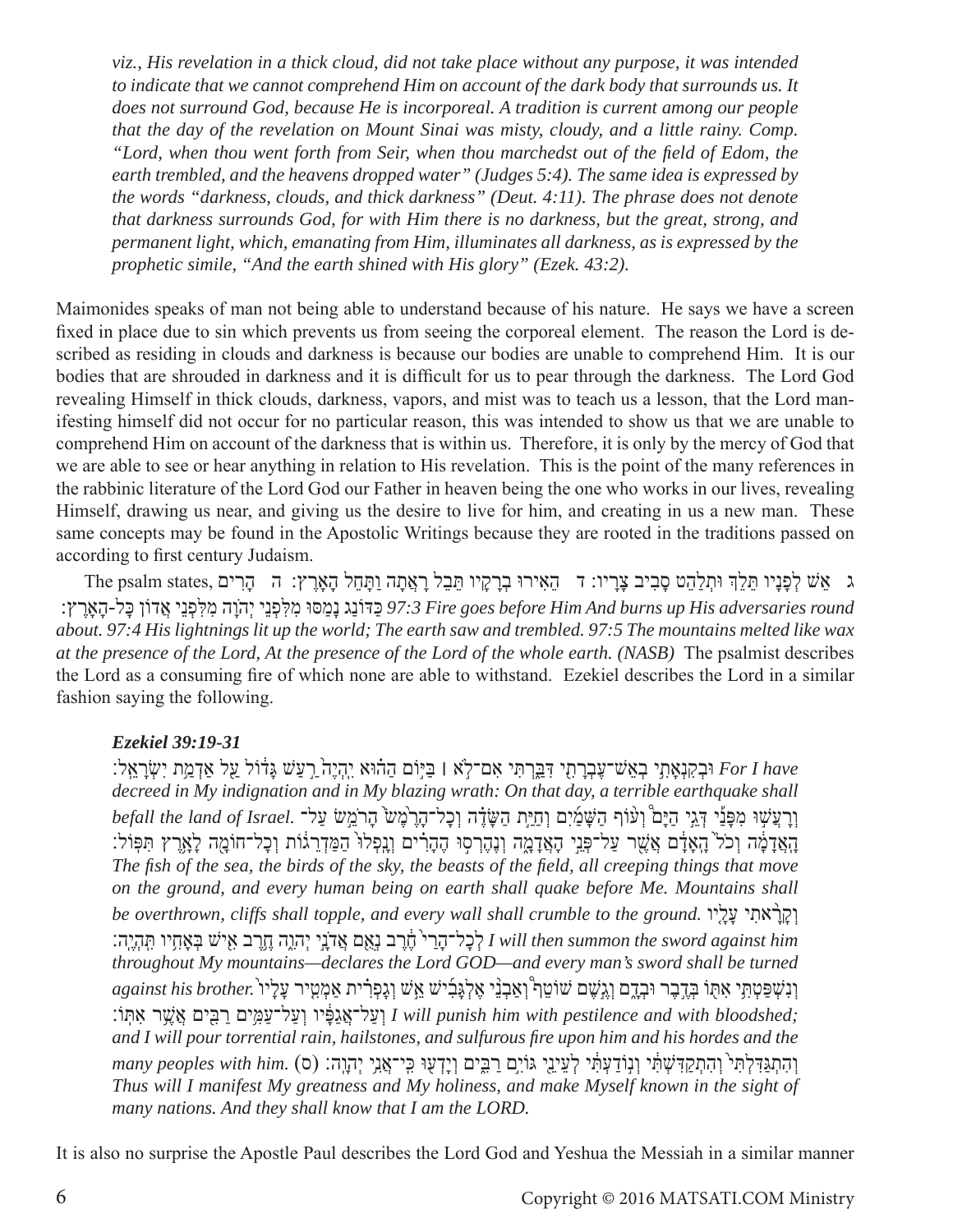— ספר תהילים צז | 97 Psalms / Tehillim according to 2 Thessalonians chapter 1.

#### *2 Thessalonians 1:1-12*

*1:1 Paul and Silvanus and Timothy, To the church of the Thessalonians in God our Father and the Lord Jesus Christ: 1:2 Grace to you and peace from God the Father and the Lord Jesus Christ. 1:3 We ought always to give thanks to God for you, brethren, as is only fitting, because your faith is greatly enlarged, and the love of each one of you toward one another grows ever greater; 1:4 therefore, we ourselves speak proudly of you among the churches of God for your perseverance and faith in the midst of all your persecutions and afflictions which you endure. 1:5 This is a plain indication of God's righteous judgment so that you will be considered worthy of the kingdom of God, for which indeed you are suffering. 1:6 For after all it is only just for God to repay with affliction those who afflict you, 1:7 and to give relief to you who are afflicted and to us as well when the Lord Jesus will be revealed from heaven with His mighty angels in flaming fire, 1:8 dealing out retribution to those who do not know God and to those who do not obey the gospel of our Lord Jesus. 1:9 These will pay the penalty of eternal destruction, away from the presence of the Lord and from the glory of His power, 1:10 when He comes to be glorified in His saints on that day, and to be marveled at among all who have believed for our testimony to you was believed. 1:11 To this end also we pray for you always, that our God will count you worthy of your calling, and fulfill every desire for goodness and the work of faith with power, 1:12 so that the name of our Lord Jesus will be glorified in you, and you in Him, according to the grace of our God and the Lord Jesus Christ. (NASB)*

The perseverance and faith in the midst of persecutions and afflictions are paralleled to the one being counted as worthy of the kingdom of God. What we do in this life matters! Yeshua is described as coming with his angels with flaming fire dealing out retribution to those who do not know God and to those who do not obey the gospel of our Lord and Savior Yeshua. These who receive this punishment will be paid with eternal destruction away from the presence of God and from the glory of His power. What is the glory of God's power? Is this not the power of God to overcome sin, and to draw us to Himself and His Son Yeshua? This is coupled with the idea of being counted worthy of the kingdom. This is related to our cooperative work, as Paul describes as *"fulfill every desire for goodness and the work of faith with power"* (*1:11*) and the purpose of our good works, something of which is expected of God's children, *1:12 so that the name of our Lord Jesus will be glorified in you, and you in Him, according to the grace of our God and the Lord Jesus Christ. (NASB)* This is the description of the Lord from the beginning, as the Torah also provides this description at the mountain of Sinai. The glory of God, as it is described by Paul is not something to be concealed. This is the righteousness of God in our lives, who having made us righteous in His Son, we are now expected to live righteous and holy lives, which is the calling we are given as His children. This is the fruit that is the product of our faith. The question each of us needs to ask is *"If I am not seeking these things, if I have no fruit of this kind, has salvation really come to my life and do I really believe the Scriptures and the message of the Messiah Yeshua?"*

The psalm continues saying, :רְבוֹצוּ כָל-הָעמּים כָּבוֹדוֹ *(97:6 The heavens declare His righteousness, And all the peoples have seen His glory. (NASB)* Note the parallel to the Lord's words following the rejection of the people to enter the Promised Land and the Lord saying they saw His glory and will not enter into their inheritance.

## *Bamidbar / Numbers 14:17-24*

*14:17 'But now, I pray, let the power of the Lord be great, just as You have declared, 14:18 'The Lord is slow to anger and abundant in lovingkindness, forgiving iniquity and transgression; but He will by no means clear the guilty, visiting the iniquity of the fathers on the children to the third and the fourth generations. 14:19 'Pardon, I pray, the iniquity of this people*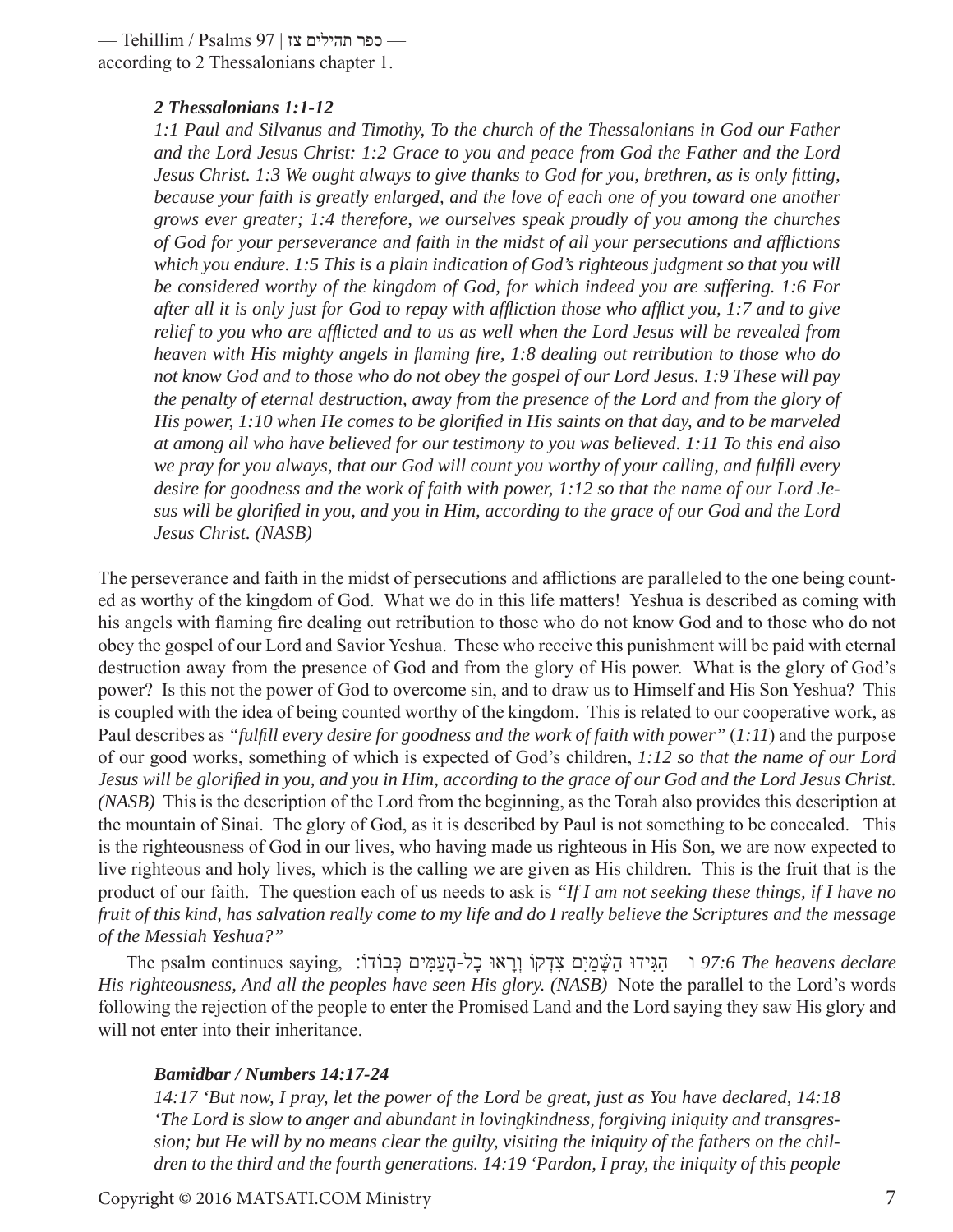*according to the greatness of Your lovingkindness, just as You also have forgiven this people, from Egypt even until now.' 14:20 So the Lord said, 'I have pardoned them according to your word; 14:21 but indeed, as I live, all the earth will be filled with the glory of the Lord. 14:22 'Surely all the men who have seen My glory and My signs which I performed in Egypt and in the wilderness, yet have put Me to the test these ten times and have not listened to My voice, 14:23 shall by no means see the land which I swore to their fathers, nor shall any of those who spurned Me see it. 14:24 'But My servant Caleb, because he has had a different spirit and has followed Me fully, I will bring into the land which he entered, and his descendants shall take possession of it. (NASB)*

The people did not trust in the Lord God in heaven, they trusted in themselves, and they expressed their faith in themselves both verbally, in their hearts (the night long grumbling), and by their actions (wanting to stone Joshua and Caleb). Because of their lack of faith, the Lord wanted to destroy them, but Moshe prayed on their behalf, and the Lord relented and caused them to wander in the wilderness 40 years such that none of those who had seen the glory of God, His power at work, would enter into the Promised Land (*Bamidbar / Numbers 14:22-23*). Our daily prayer should be that the Lord would create within us the same spirit both Caleb and Joshua had that followed the Lord fully, such that we may enter into what the Lord has planned for us.

יֵבשׁוּ | כַּל-עֹבְדֵי כֵּסֶל הַמִּתְהַלְלִים בַּאֱלִילִים הִשְׁתַּחֲוּ-לוֹ כַּל-אֱלֹהִים: ח ,The psalmist continues saying ח ָשְׁמְעָה וַתִּשְׂמַח | צִיּוֹן וַתָּגֵלְנָה בְּנוֹת יְהוּדָה לְמַעַן מִשְׁפָּטֶיךָ יְהוָה: ט ִכִּי-אַתָּה יְהוָה עֵלְיוֹן עַל-כָּל-הָאַרִץ מְאֹד נַעֲלִית :להיםִֹ אֱ-כּלָ -עלַ *97:7 Let all those be ashamed who serve graven images, Who boast themselves of idols; Worship Him, all you gods. 97:8 Zion heard this and was glad, And the daughters of Judah have rejoiced Because of Your judgments, O Lord. 97:9 For You are the Lord Most High over all the earth; You are exalted far above all gods. (NASB)* Ultimately, in the end all will worship the Lord God in heaven as Lord over all. The psalmist speaks of all being ashamed who serve graven images. The graven image is an image carved out of stone, wood, or metal. It generally consists of a statue of a person or animal, or a relief carving in a wall or a pole. It is differentiated from a molten image in the sense that a molten image was formed by pouring melted metal into a cast. Many idols were carved from some material such as wood, and then overlay with gold leaf, as in the case of the Asherah poles and the Baals. Egyptian hieroglyphics are also considered a graven image. The progression of idol worship in a false religion begins with the recognition of a power other than the creator God that controls the natural forces. The presence of this power is believed to dwell within the object. Once the idol is developed, the people proceed to make physical images which may then be carried with the parishioner. The people then seeks this idol god for something, such as good crops or for fertility in child bearing (*Ephesians 5:5 and Colossians 3:5*). Temples are then created for these idol gods which are not gods. The Lord commanded according to *Shemot / Exodus 20:4-5, "You shall not make for yourself an idol, or any likeness of what is in heaven above or on the earth beneath or in the water under the earth. You shall not worship them or serve them."* This is the intent of the command that *"You shall have no other gods before Me,"* which specifically forbids the creation of idols. We are told that we should not create anything in heaven or on earth, suggesting that it is equally dangerous to create an image of the Lord God Himself. The psalmist declares *"... the heavens declare his righteousness,"* (*Tehillim / Psalms 50:6, 97:6*) indicating the Lord has displayed plenty of evidence for His power and Might. All the people seeing his glory, as it is manifested in the heavens, and in the power which he puts forth on the earth, that is, the people had the opportunity of seeing the power of God (His great and wondrous works). They did not appreciate all the Lord had done for them, and so they turn to the idol of their own making, they trusted in themselves for deliverance rather than trusting in the Lord God in heaven. The rabbis speak of the heavens declaring the righteousness of God in the sense that the inhabitants of the heavens (angels) bear witness to the justice and truth of God. Radak and Rashi have the following to say concerning these things.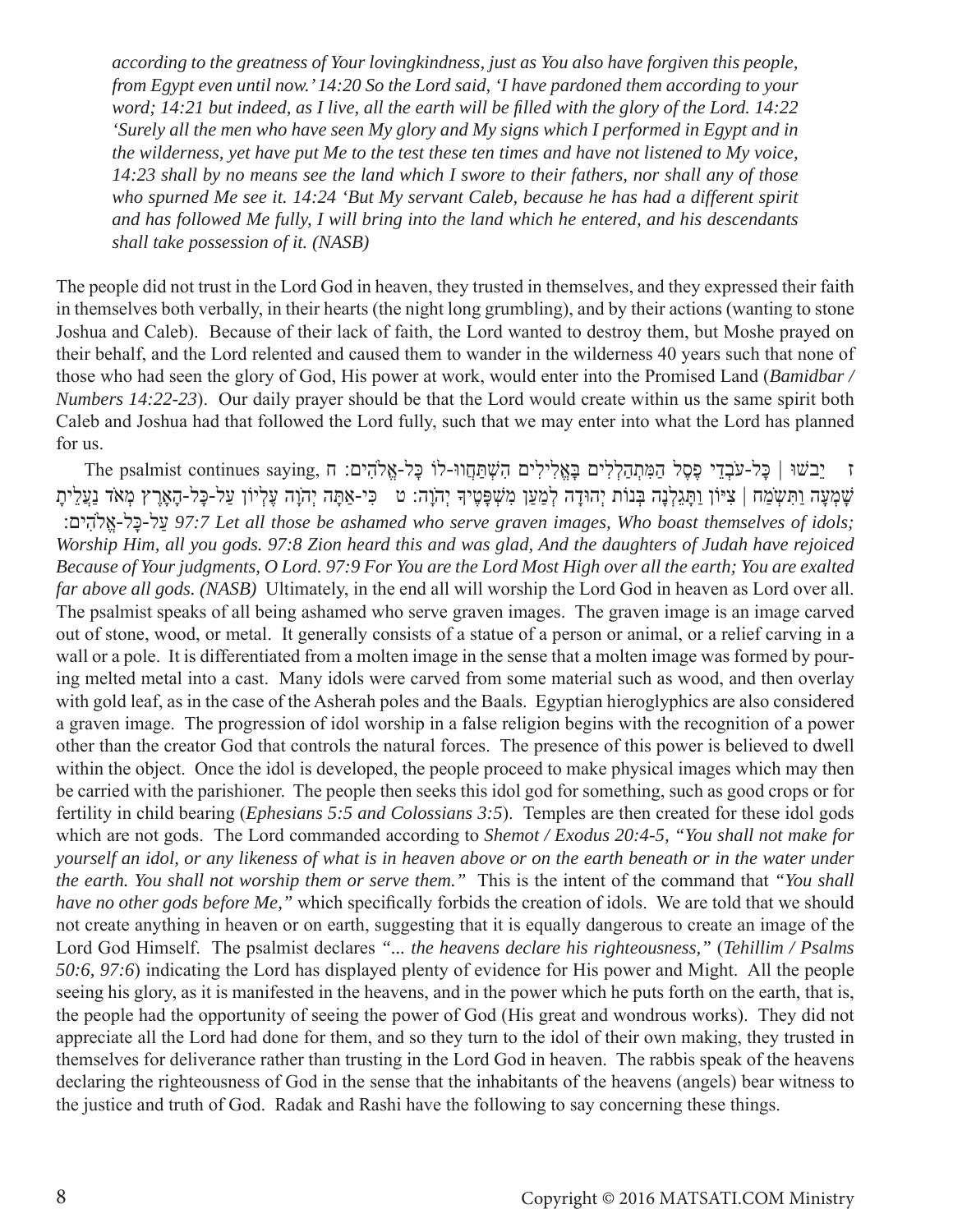#### — ספר תהילים צז | 97 Psalms / Tehillim—

#### *Radak on Psalms 19:2, Part 1*

*The heavens declare the glory of God : - There are interpreters (Targumist and others) who take this as like "Or speak to the earth,and it shall teach thee" (Job 12:8), and "Ask now the beasts, and they shall teach thee" (ibid. 7) ; and so The heavens declare, for from the wonders and mighty works which man sees in the heavens he declares the glory of God. And this is what he (means when he) says : There is no speech nor words; Their voice cannot be heard, suggesting not that they declare in words, but from what man sees in them the sons of men declare the glory of God. We are able to explain declare with reference to the heavens and the firmament themselves, for by their course and circuit in an appointed order the glory of God - Blessed be He ! - is seen ; and that is the "declaring" and "telling," on the analogy of "He sendeth out His commandment upon earth ; His word runneth very swiftly." (Ps. 147:15) And when he says : There is no speech nor words (he means) no words like the words of men, but the work they do stands for the words, and constitutes the "declaring" and the "telling"; and so he says : And their speech to the end of the world. The great teacher of righteousness, the great sage our Rabbi Moses, has interpreted (Guide for the Perplexed, 2. 5) "declare" of the heavens, for his opinion and that of the Philosophers is that the spheres are living intelligences, serving God and praising Him with great praise, and singing His glory in great and mighty songs. And so he says : The heavens declare the glory of God; And the firmament telleth His handywork, notwithstanding that the "declaring" and the "telling" are not with mouth and tongue. This is what he (means when he) says : There is neither speech nor language; Their voice cannot be heard, but the "declaring" and the "telling" are to them like an image of the words and praises which a man forms in his mind without their actual issuing forth in speech.*

#### *Rashi on Deuteronomy 32:2, Part 1*

לקחי כמטר יערף *MY DOCTRINE DROPPETH AS RAIN — This is the evidence that ye will*   $h$ ave to give: that in your presence I declare that the Torah which I gave to Israel ( $\langle \overline{\eta} \eta \overline{\eta} \rangle$ ) is *life to the world as the rain which is life to the world (cf. Siphre) — even as the heavens drop down dew and rain.* יערף *means, IT DROPS. Similar is (Psalms 65:12) "[And thy paths] drop fatness" (*ירעפון*, where* ערף = רעף*) ;(Deuteronomy 33:28) "[also his heavens] shall drop down (יערפו) dew".* 

Both Radak and Rashi state the glory of God is apparent in His creation. The heavens declare the glory of God because He is who established and appointed the order (operation, function) of creation. Rashi states that the rain that comes to water the crops are evidence for the glory of God and His mercies.

י אָׂהֲבֵי יְהֹוָה שִׂנְאוּ רָע שֹׁמֵר נַפְשׁוֹת חֲסִידָיו מִיַּד רְשָׁעִים יַצִּילֵם: יא אוֹר זָרֶעַ salm concludes saying, י ; וְהוֹדוּ לְזֶכֵר קַדְשׁוֹ: יב ִשְׂמְחָה: יב ִשְׂמְחוּ צַדִּיקִים בַּיהוָה וְהוֹדוּ לְזֶכֵר קַדְשׁוֹ: <sup>1</sup><br>בָּ יִשְׂמָחָה: יב יִשְׂמְחוּ צַדִּיקִים בַּיהוָה וְהוֹדוּ לְזֶכֵר קַדְשׁוֹ: *Who preserves the souls of His godly ones; He delivers them from the hand of the wicked. 97:11 Light is sown like seed for the righteous And gladness for the upright in heart. 97:12 Be glad in the Lord, you righteous ones, And give thanks to His holy name. (NASB)* The Lord God is powerful and able to deliver His people from all kinds of adversity. He works in the hearts of men to do His will, both the righteous and the wicked. The commentary *Or Chaim on Bereshit / Genesis 1:1, Part 22* has the following to say concerning these concluding verses in *Tehillim / Psalms 97.*

## *Or Chaim on Genesis 1:1, Part 22*

*The whole section also hints to the creation of man - who is the main goal of the creation - in the following way: In the beginning, when God created man, He created him from the source of spirituality, which is hinted by the word, heavens, and from the source of physicality, which is hinted by the word, earth. And you will find that our Rabbis, of blessed memory, hinted [to*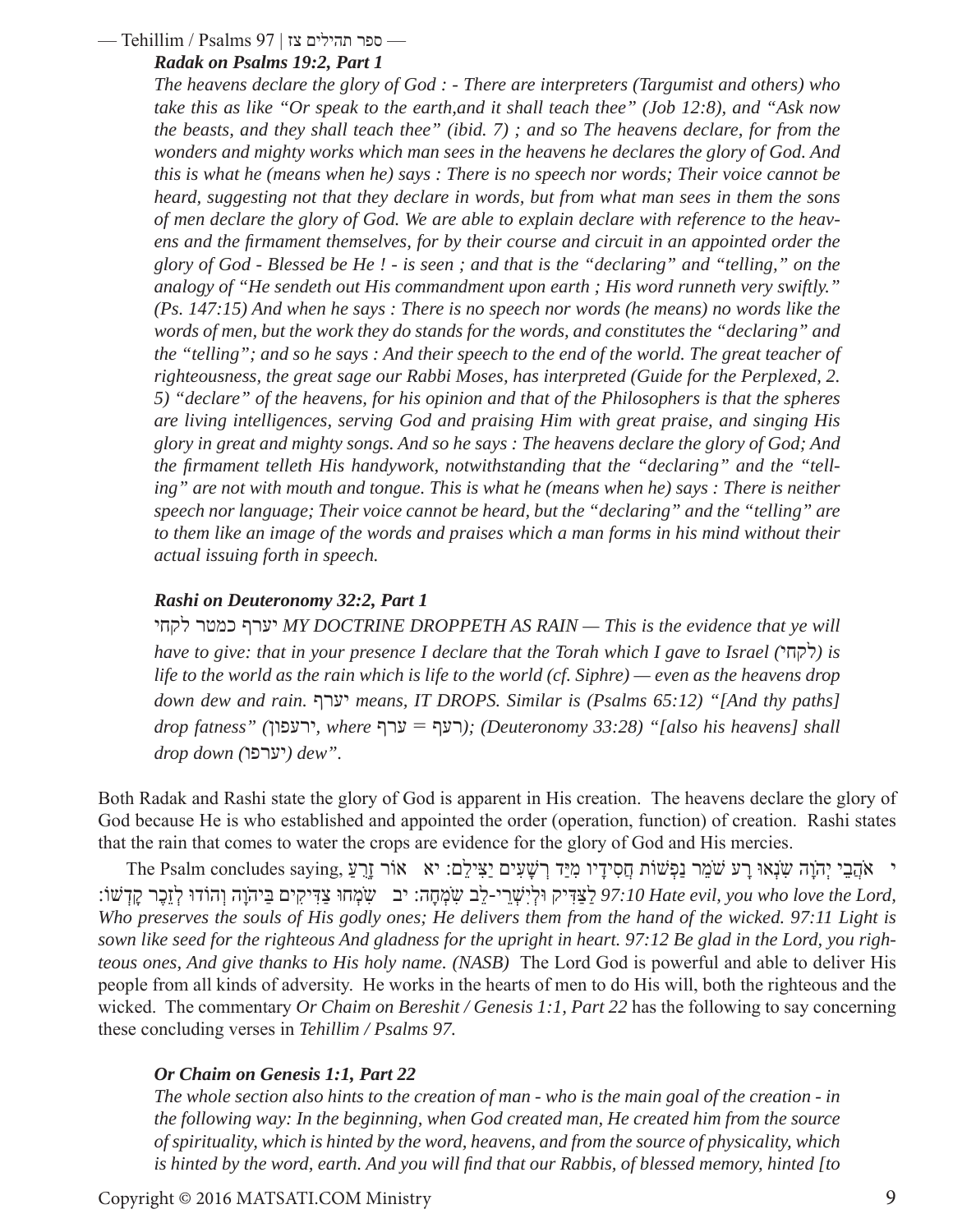*this by explaining] (Sanhedrin 91b), what the verse stated (Psalms 50:4), "He called to the heavens above" to be the spirit [and] "and upon the earth" to be the body, which is built from the earth. And His will in this, may He be blessed, is that through the actions of man, he will have the power to transform matter, which is the body, until it is considered to be form. And behold, you will find (Shabbat 152b) that the righteous ones do not return to the dust, given that they purify their matter, until it becomes spiritual; as was written by Rabbi Y. Aramah, of blessed memory, and these are his words, "and it is the power of the perfect ones to change matter into form." And this is why they, of blessed memory, said (Berakhot 18a) that the righteous ones are called living even in their death, since the material side has become spiritual, which relates to life; and that the evil ones are called dead even in their lifetimes, from the angle that even the spirituality in them becomes material and [like] earth, which relates to the lifeless objects which are [therefore] dead. And it hints to these two characteristics when it states "the heavens and the earth," in the following way: if they merit [it], behold, they raise up the material part of themselves which is hinted by "the earth" and they connect it and it becomes one entity with the "heavens." And if they do not merit [it], they transform the part of spirituality within them to the trait of "earth" and the form becomes matter. And this is what it is stating, "and the earth." And its stating, "and the earth was chaos and void" here is hinting to what occurred in the times that the physical side overpowers which is the 'earth' and [the person] is emptied out of spirituality; as it is translated [by Onkelos into Aramaic], "desolate and empty;" "and darkness," which is the evil impulse that is called in their holy words (Zohar, Bereishit 63)...*

The rabbis recognize the significance of the manner in which man was created, both spiritual and physical, emphasizing the importance of what we do, how we live for the Lord, in the sense that "... *through the actions of man, he will have the power to transform matter, which is the body, until it is considered to be form.*" This indicates that the Lord is working in the lives of His people to transform them, similar to what Paul wrote the Lord is conforming us unto the likeness of His son (*Romans 8:29*). The major point here is to recognize the work of God in our lives and if we do not see the Lord actively working in our lives, we need to ask questions why? It is important to not what the rabbis say, *"And behold, you will find (Shabbat 152b) that the righteous ones do not return to the dust, given that they purify their matter, until it becomes spiritual..."* They are speaking of walking in the spirit, doing so is accomplished by obeying God's Torah, and turning from sin. This is the meaning of those who are alive, even in death, and those who are called dead, even when they are alive. Those who are called dead are as lifeless objects, similar to those of molten images (idols). We are not to be as idols, useless and dead, because we are called as God's children to be righteous and holy. Without the Lord's help, we could not do so. This is why it is important to ask questions and to seek for the Lord God in heaven to work in our lives in Yeshua His Messiah. This is also the meaning of having a heart and a spirit that seeks the Lord, a very important attribute of God's people. Let's pray!

## Heavenly Father,

We ascribe glory, power, and praise to Your Name! Lord we desire to seek and serve You all of our lives. Lord help us daily to have the strength to stand for truth and life, to have faith in Yeshua and a devotion to Your Word, and to overcome sin. We thank You Lord for Your continued faithfulness to Your promises. Thank You Lord for giving us the faith to believe in Yeshua the Messiah and for always calling our hearts back to You! Please have mercy on us, forgive us for our sins. Help us to grow in our faith, to walk in the spirit, and apply these truths to our lives. We praise Your Holy Name and give You all of the honor, and the glory, and the praise forever and ever.

In Yeshua's (Jesus') Name we pray! Amen!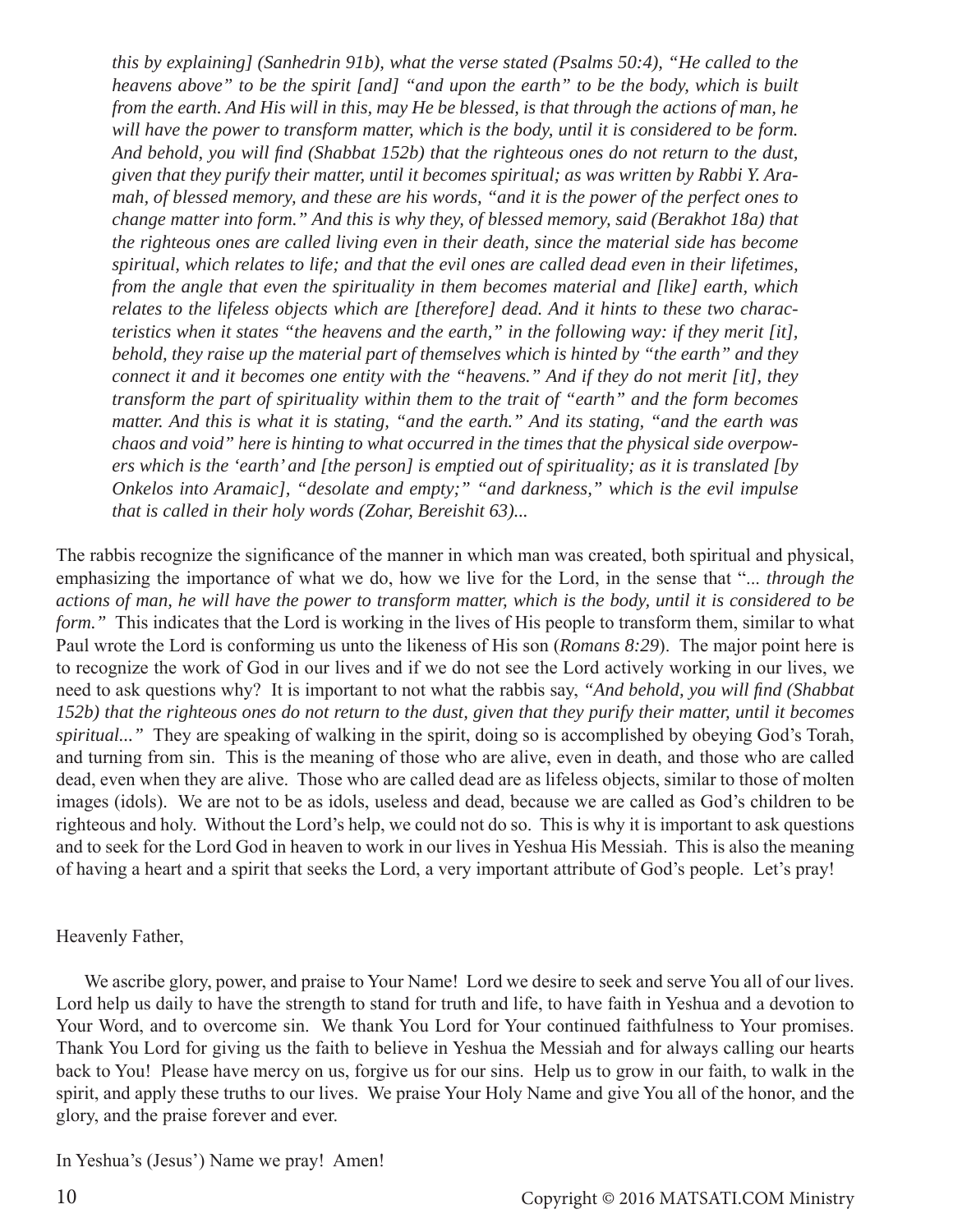— ספר תהילים צז | 97 Psalms —

Be Blessed in Yeshua, Christ our Messiah!

\* \* \* \* \* \* \* \* \* \* \* \* \* \* \* \* \* \* \* \* \* \* \* \* \* \* \* \* \* \* \* \* \* \* \* \* \* \* \*

הללויה לאדוננו מורנו ורבינו ישוע מלך המשיח לעולם ועד: Hallelujah for our Lord, our Teacher, our Rabbi, "Yeshua" King Messiah forever and ever